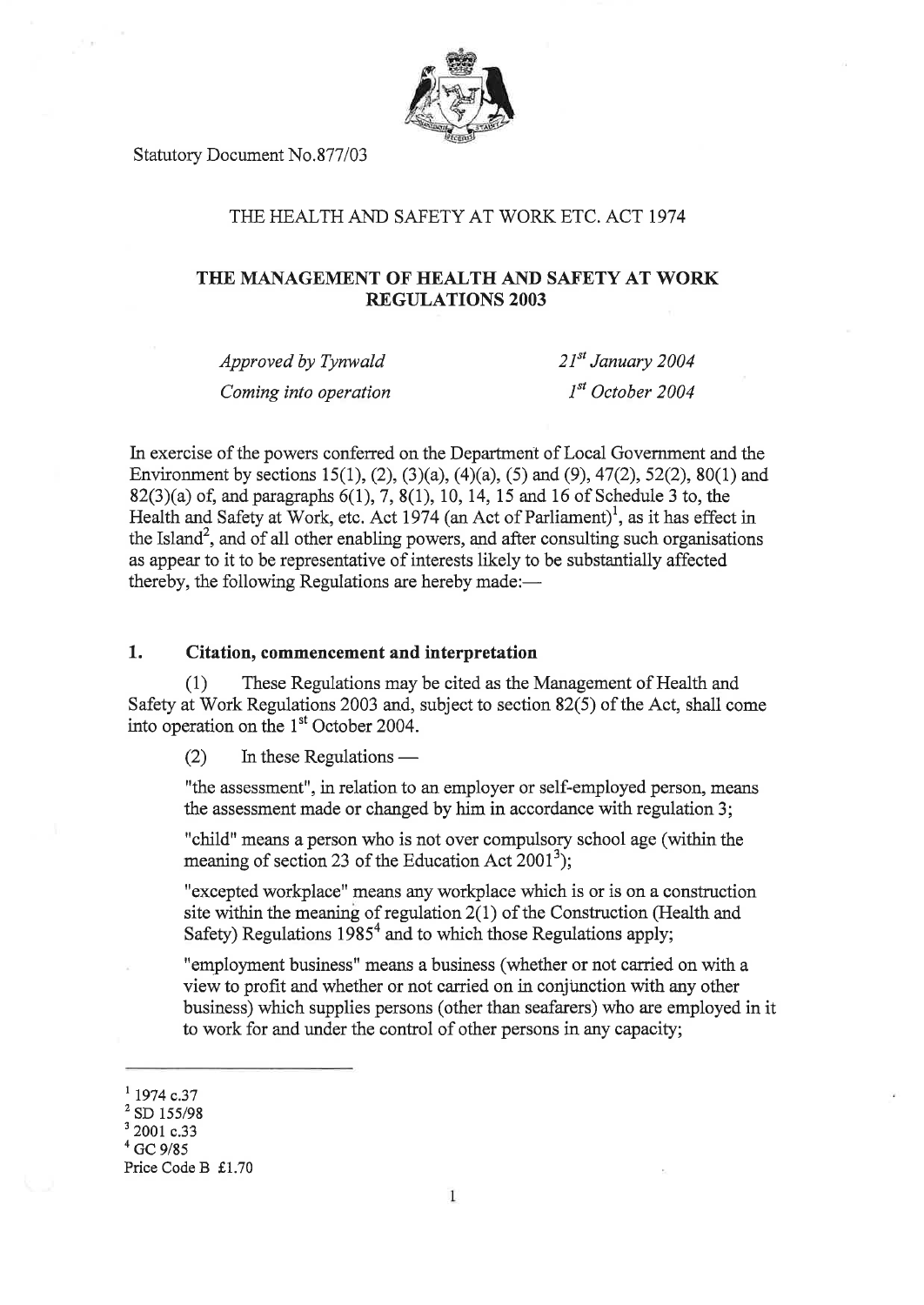"fixed-term contract of employment" means a contract of employment for <sup>a</sup> specific term which is fixed in advance or which can be ascertained in advance by reference to some relevant circumstance;

"given birth" means delivered a living child or, after 24 weeks of pregnancy, <sup>a</sup> stillborn child;

"new or expectant mother" means an employee who is pregnant, has given birth within the previous 6 months, or is breastfeeding;

"the preventive and protective measures" means the measures which have been identified by the employer or by the self-employed person in consequence of the assessment as the measwes he needs to take to comply with the requirements and prohibitions imposed upon him by or under the relevant statutory provisions and by regulation 17 and the Schedule;

"young person" means any person (other than a child) who has not attained the age of 18.

# 2, Disapplication of Regulations

(1) These Regulations do not apply to or in relation to the master or crew of a sea-going ship or to the employer of such persons in respect of the normal shipboard activities of a ship's crew under the direction of the master.

(2) Regulations  $3(4)$  and  $(5)$ ,  $9(2)$  and 16 do not apply to occasional work or short-term work involving –

(a) domestic service in a private household; or

(b) work regarded as not being harmful, damaging or dangerous to young people in a family undertaking.

### 3. Risk assessment

- (1) Every employer shall make a suitable and sufficient assessment of -
- (a) the risks to the health and safety of his employees to which they are exposed whilst they are at work; and
- (b) the risks to the health and safety of persons not in his employment arising out of or in connection with the conduct by him of his undertaking,

for the purpose of identiffing the measures he needs to take to comply with the requirements and prohibitions imposed upon him by or under regulation 17 and other relevant statutory provisions.

(2) Every self-employed person shall make a suitable and sufficient assessment of -

(a) the risks to his own health and safety to which he is exposed whilst he is at work; and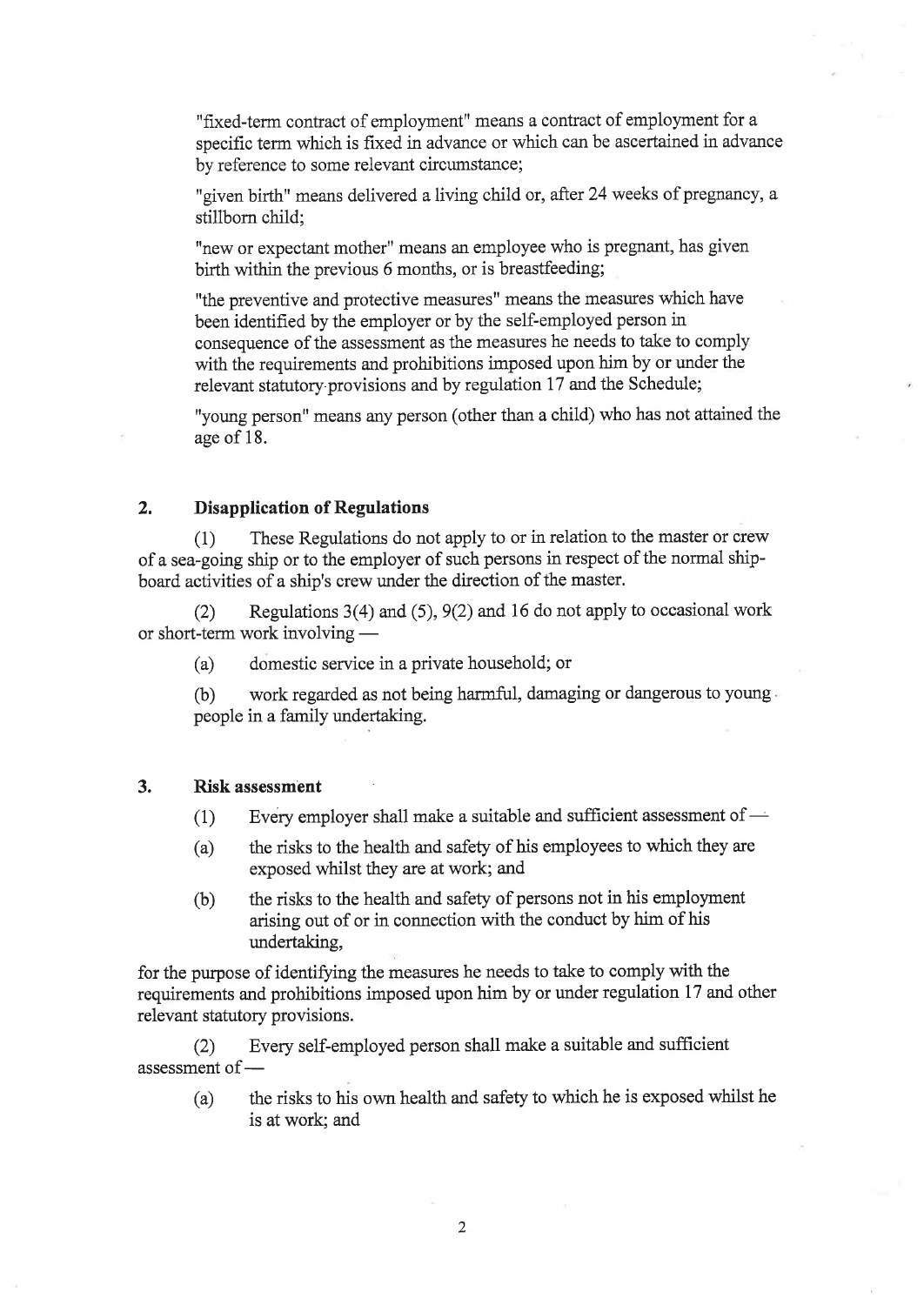(b) the risks to the health and safety of persons not in his employment arising out of or in connection with the conduct by him of his undertaking,

for the purpose of identifying the measures he needs to take to comply with the requirements and prohibitions imposed upon him by or under the relevant statutory provisions.

(3) Any assessment such as is referred to in paragraph (1) or (2) shall be reviewed by the employer or self-employed person who made it if -

- (a) there is reason to suspect that it is no longer valid; or
- (b) there has been a significant change in the matters to which it relates; and where as a result of any such review changes to an assessment are required, the employer or self-employed person concerned shall make them.

(4) An employer shall not employ a child or young person unless he has, in relation to risks to the health and safety of children and young persons, made or reviewed an assessment in accordance with paragraphs (1) and (5).

In making or reviewing the assessment, an employer who employs or is to employ a child or young person shall take particular account of -

- (a) the inexperience, lack of awareness of risks and immaturity of young persons;
- (b) the fitting-out and layout of the workplace and the workstation;
- (c) the nature, degree and dwation of exposure to physical, biological and chemical agents;
- (d) the form, range, and use of work equipment and the way in which it is handled;
- (e) the organisation of processes and activities;
- (Ð the extent of the health and safety training provided or to be provided to young persons; and
- (g) risks from agents, processes on the protection of young people at work.
- (6) 'Where the employer employs 5 or more employees, he shall record -
- (a) the significant findings of the assessment; and
- (b) any group of his employees identified by it as being especially at risk.

# 4. Health and safefy arrangements

(1) Every employer shall make and give effect to such arangements as are appropriate, having regard to the nature of his activities and the size of his undertaking, for the effective planning, organisation, control, monitoring and review of the preventive and protective measures.

Ø Where the employer employs 5 or more employees, he shall record the arrangements referred to in paragraph (1).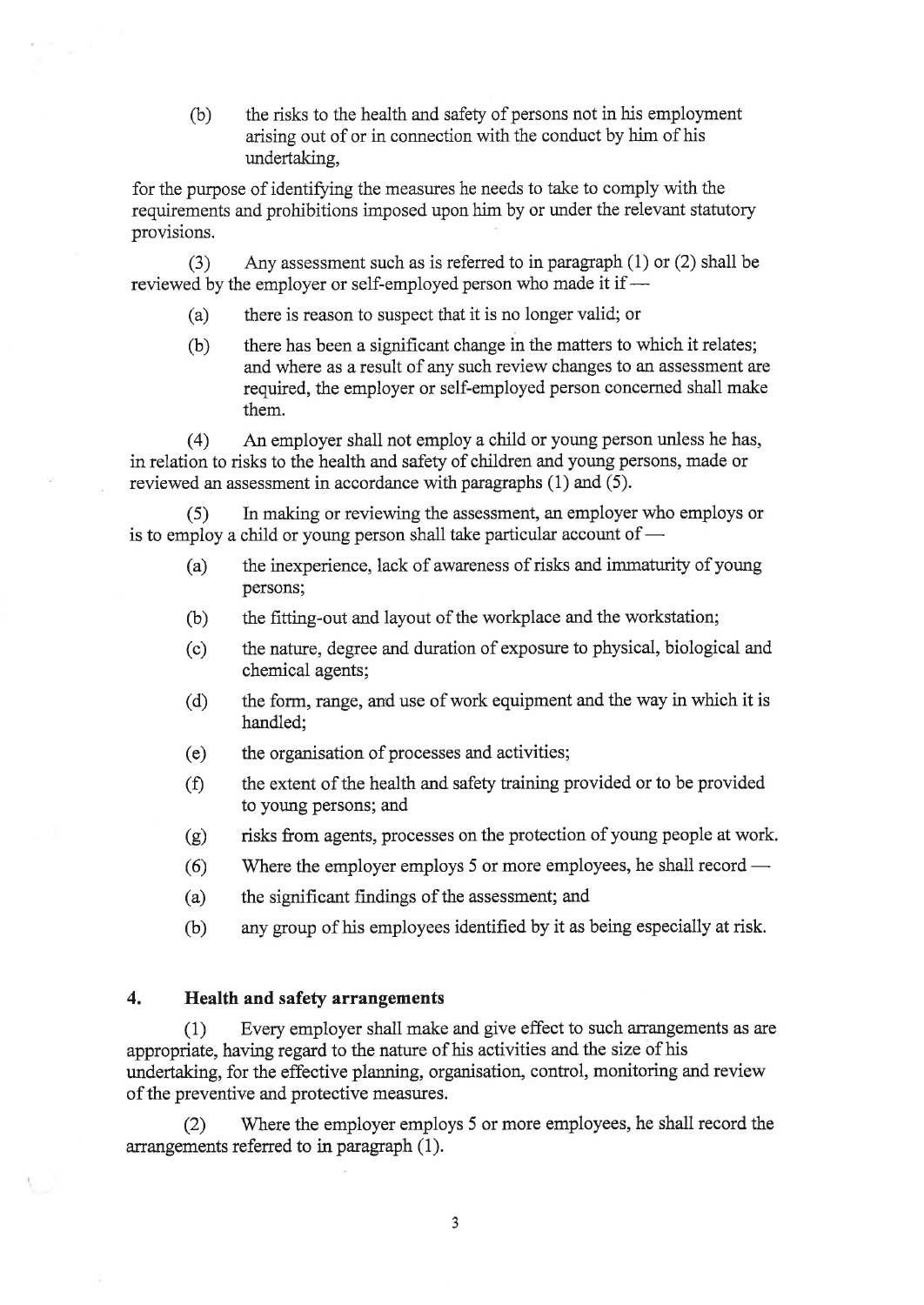# 5. Health surveillance

Every employer shall ensure that his employees are provided with such health surveillance as is appropriate having regard to the risks to their health and safety which are identified by the assessment.

# 6, Health and safety assistance

(1) Every employer shall, subject to paragraphs (6) and (7), appoint one or more competent persons to assist him in undertaking the measures he needs to take to compiy with the requirements and prohibitions imposed upon him by or under the relevant statutory provisions and by regulation 17 and the Schedule.

(2) Where an employer appoints persons in accordance with paragraph (1), he shall make arrangements for ensuring adequate co-operation between them.

The employer shall ensure that the number of persons appointed under paragraph (1), the time available for them to fulfil their functions and the means at their disposal are adequate having regard to the size of his undertaking, the risks to which his employees are exposed and the distribution of those risks throughout the undertaking.

- (4) The employer shall ensure that -
- (a) any person appointed by him in accordance with paragraph (1) who is not in his employment –
	- (i) is informed of the factors known by him to affect, or suspected by him of affecting, the health and safety of any other person who may be affected by the conduct of his undertaking, and
	- $(iii)$  has access to the information referred to in regulation 10; and
- (b) any person appointed by him in accordance with paragraph (1) is given such information about any person working in his undertaking who is
	- (i) employed by him under a fixed-term contract of employment, or
	- (ii) employed in an employment business,

as is necessary to enable that person properly to carry out the function specified in that paragraph.

(5) <sup>A</sup>person shall be regarded as competent for the purposes of paragraphs (1) and (8) where he has sufficient training and experience or knowledge and other qualities to enable him properly to assist in undertaking the measures referred to in paragraph (1).

Paragraph (1) does not apply to a self-employed employer who is not in partnership with any other person where he himself has sufficient training and experience or knowledge and other qualities properly to undertake the measures referred to in that paragraph.

Paragraph (1) shall not apply to individuals who are employers and who are together carrying on business in partnership where at least one of the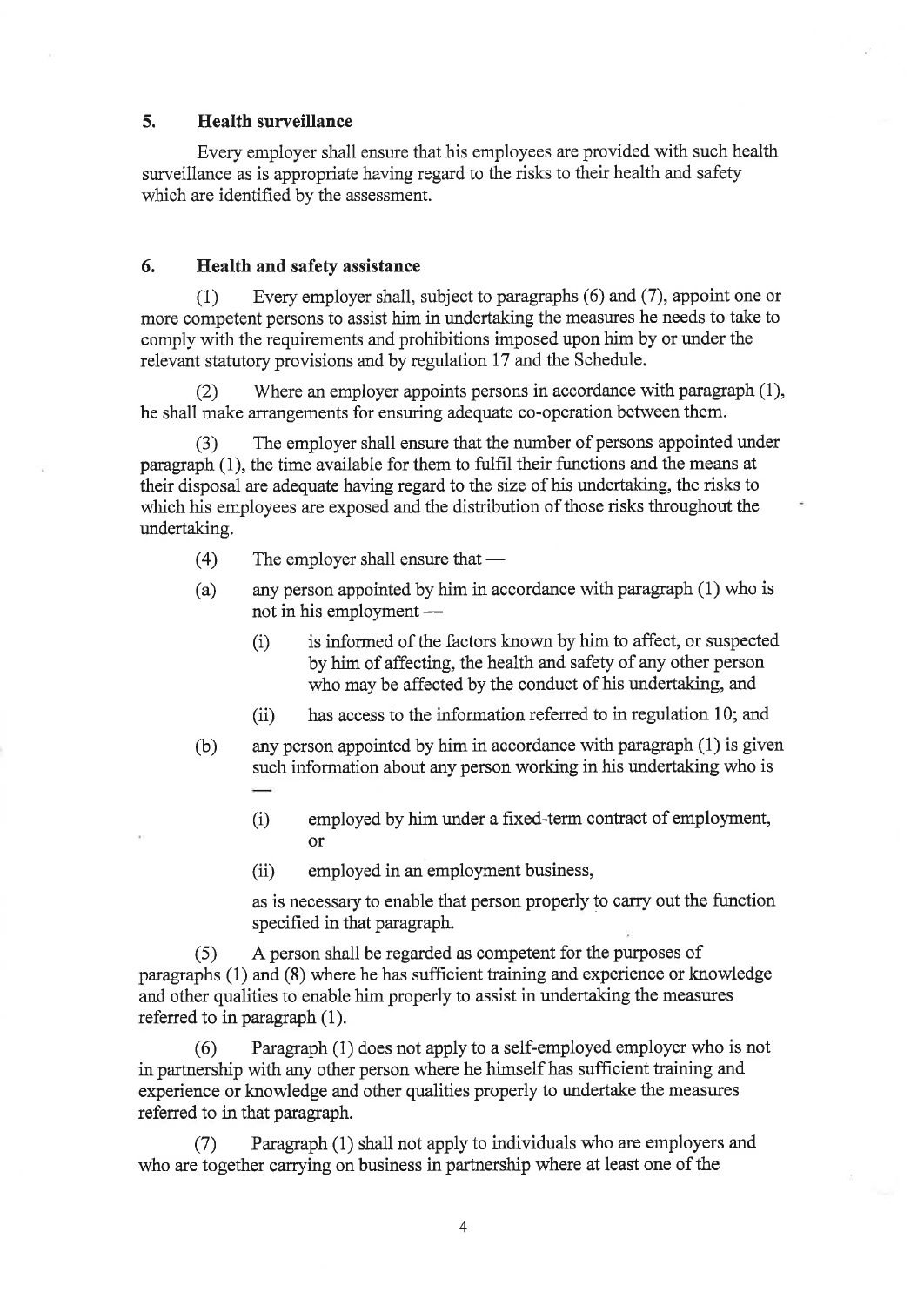individuals concerned has sufficient training and experience or knowledge and other qualities -

- (a) properly to undertake the measures he needs to take to comply with the requirements and prohibitions imposed upon him by or under the relevant statutory provisions; and
- (b) properly to assist his fellow partners in undertaking the measures they need to take to comply with the requirements and prohibitions imposed upon them by or under the relevant statutory provisions.

(8) Where there is a competent person in the employer's employment, that person shall be appointed for the purposes of paragraph  $(1)$  in preference to a competent person not in his employment.

### 7. Procedures for serious and imminent danger and for danger areas

- (1) Every employer shall -
- (a) establish and where necessary give effect to appropriate procedures to be followed in the event of serious and imminent danger to persons at work in his undertaking;
- (b) nominate a sufficient number of competent persons to implement those procedures in so far as they relate to the evacuation from premises of persons at work in his undertaking; and
- (c) ensure that none of his employees has access to any area occupied by him to which it is necessary to restrict access on grounds of health and safety unless the employee concerned has received adequate health and safety instruction.

(2) Without prejudice to the generality of sub-paragraph (a) of paragraph (1), the procedures referred to in that sub-paragraph shall –

- (a) so far as is practicable, require any persons at work who are exposed to serious and imminent danger to be informed of the nature of the hazard and of the steps taken or to be taken to protect them from it;
- (b) enable the persons concemed (if necessary by taking appropriate steps in the absence of guidance or instruction and in the light of their knowledge and the technical means at their disposal) to stop work and immediately proceed to a place of safety in the event of their being exposed to serious, imminent and unavoidable danger; and
- (c) save in exceptional cases for reasons duly substantiated (which cases and reasons shall be specified in those procedures), require the persons concemed to be prevented from resuming work in any situation where there is still a serious and imminent danger.

(3) <sup>A</sup>person shall be regarded as competent for the purposes of subparagraph (b) of paragraph (1) where he has sufficient training and experience or knowledge and other qualities to enable him properly to implement the evacuation procedwes referred to in that sub-paragraph.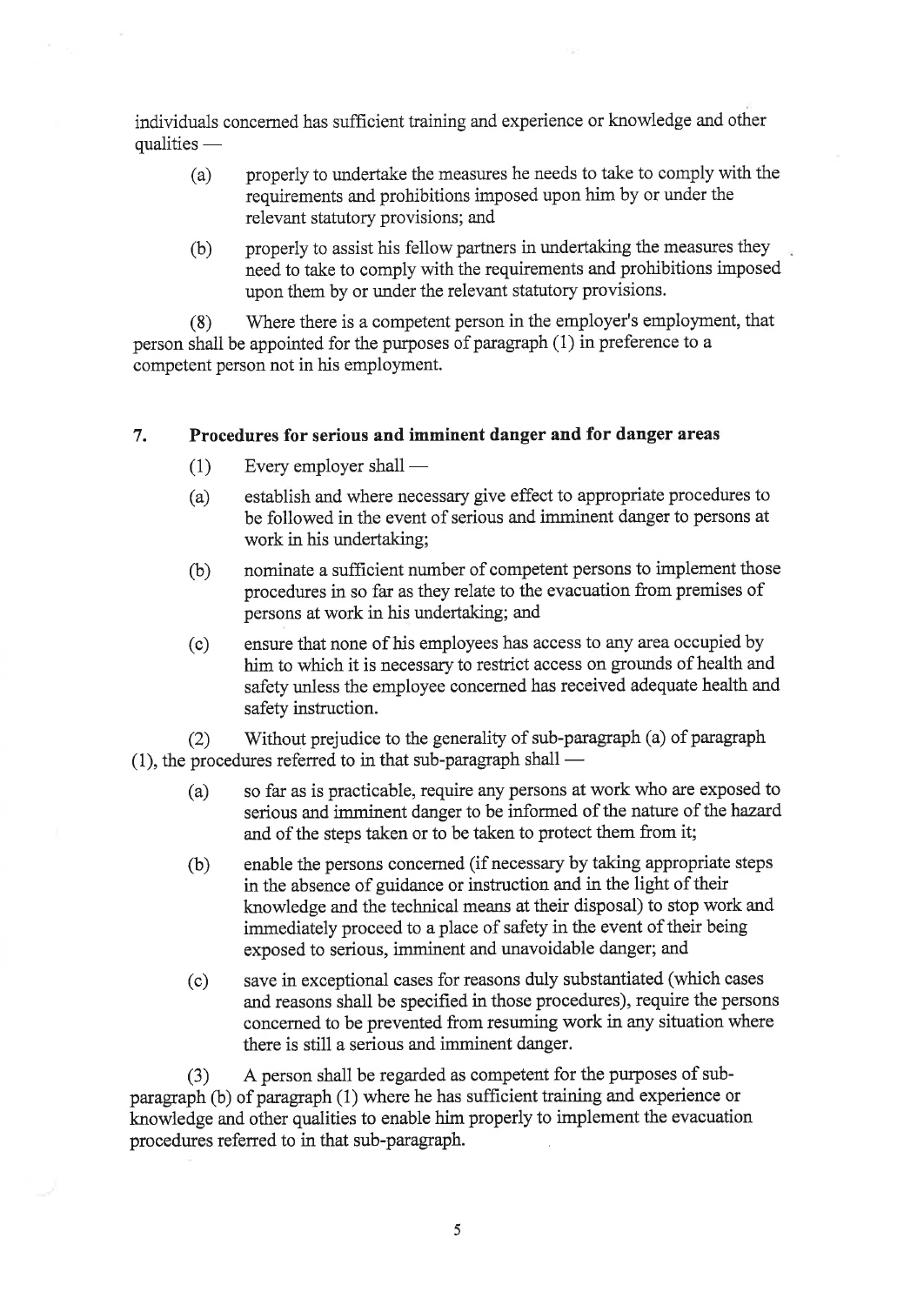# 8. Contacts with external services

Every employer shall ensure that any necessary contacts with extemal services are arranged, particularly as regards first-aid, emergency medical care and rescue work.

# 9. Information for employees

(1) Every employer shall provide his employees with comprehensible and relevant information on -

- (a) the risks to their health and safety identified by the assessment;
- (b) the preventive and protective measures;
- (c) the procedures referred to in regulation  $7(1)(a)$  and the measures referred to in paragraph  $1(2)(a)$  of the Schedule;
- (d) the identity of the persons nominated by him in accordance with regulation  $7(1)(b)$  and paragraph  $1(2)(b)$  of the Schedule; and
- (e) the risks notified to him in accordance with regulation  $10(1)(c)$ .

(2) Every employer shall, before employing a child, provide a parent of the child with comprehensible and relevant information on  $-$ 

- (a) the risks to his health and safety identified by the assessment;
- (b) the preventive and protective measures; and
- (c) the risks notified to him in accordance with regulation  $10(1)(c)$ .

(3) The reference in paragraph (2) to a parent of the child includes <sup>a</sup> person who has parental responsibility for him.

# 10. Co-operation and co-ordination

 $(1)$  Where 2 or more employers share a workplace (whether on a temporary or a perrnanent basis), each such employer shall -

- (a) co-operate with the other employers concemed so far as is necessary to enable them to comply with the requirements and prohibitions imposed upon them by or under the relevant statutory provisions and by regulation 17;
- (b) (taking into account the nature of his activities) take all reasonable steps to co-ordinate the measures he takes to comply with the requirements and prohibitions imposed upon him by or under the relevant statutory provisions and by regulation 17 with the measures the other employers concemed are taking to comply with the requirements and prohibitions imposed upon them by that legislation; and
- (c) take all reasonable steps to inform the other employers concerned of the risks to their employees' health and safety arising out of or in connection with the conduct by him of his undertaking.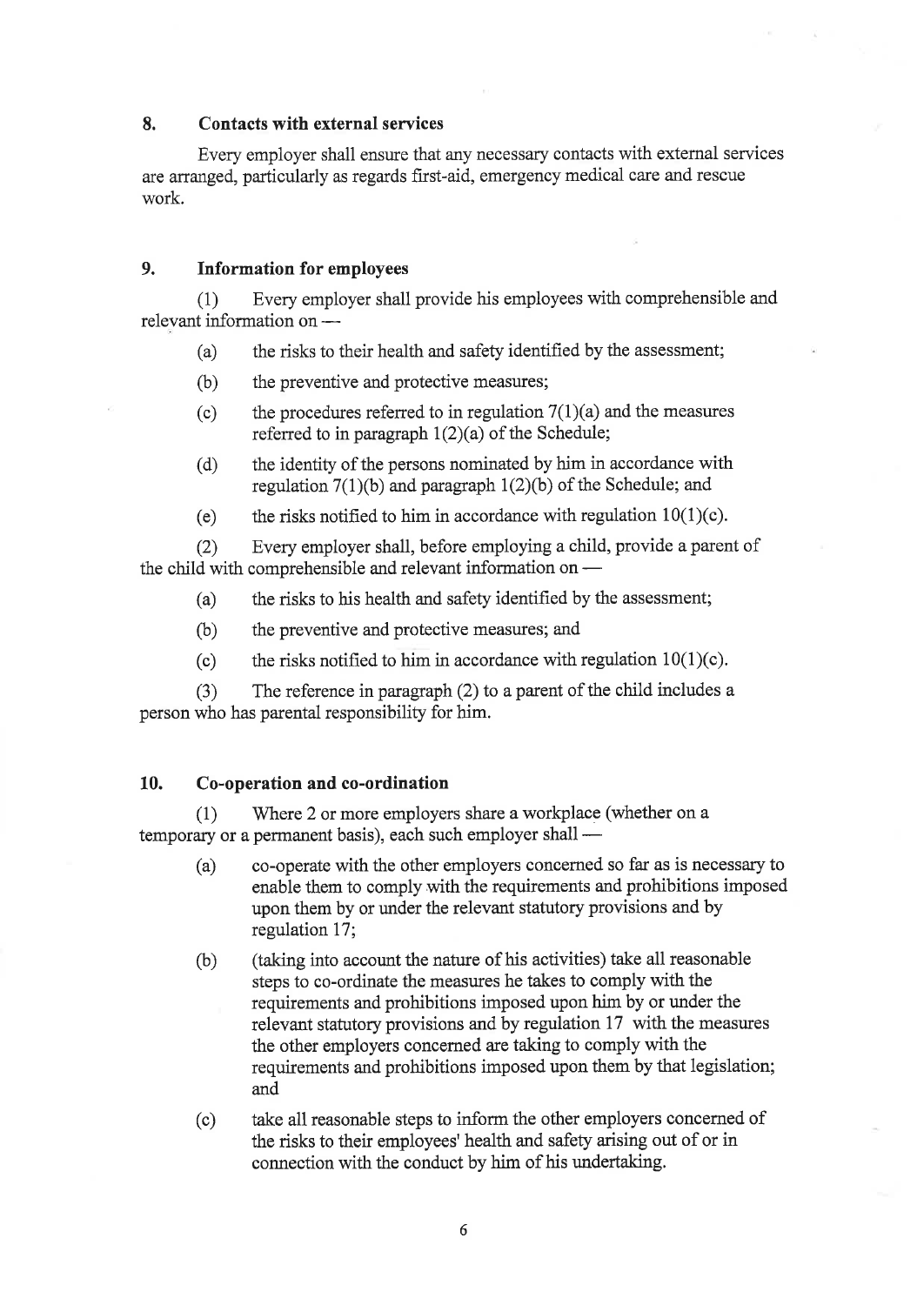(2) Paragraph  $(1)$  (except so far as it refers to regulation 17) applies to employers sharing a workplace with self-employed persons and to self-employed persons sharing a workplace with other self-employed persons as it applies to employers sharing a workplace with other employers; and the references in that paragraph to employers and their employees shall be construed accordingly.

# 11. Persons working in host employers' or self-employed persons' undertakings

(1) Every employer and every self-employed person shall ensure that the employer of any employees from an outside undertaking who are working in his undertaking is provided with comprehensible information on -

- (a) the risks to those employees'health and safety arising out of or in connection with the conduct by that first-mentioned employer or by that self-employed person of his undertaking; and
- (b) the measures taken by that first-mentioned employer or by that selfemployed person in compliance with the requirements and prohibitions imposed upon him by or under the relevant statutory provisions and by regulation 17 so far as those requirements and prohibitions relate to those employees.

(2) Paragraph (1) (except so far as it refers to regulation 17) applies to <sup>a</sup> self-employed person who is working in the undertaking of an employer or a selfemployed person as it applies to employees from an outside undertaking who are working therein; and the references in that paragraph to -

- (a) the employer of any employees from an outside undertaking who are working in the undertaking of an employer or a self-employed person, and
- (b) employees from an outside undertaking who are working in the undertaking of an employer or a self-employed person,

shall be construed accordingly.

(3) Every employer shall ensure that any person working in his undertaking who is not his employee and every self-employed person (not being an employer) shall ensure that any person working in his undertaking is provided with appropriate instructions and comprehensible information regarding any risks to that person's health and safety which arise out of the conduct by that employer or selfemployed person of his undertaking.

- (4) Every employer shall -
- (a) ensure that the employer of any employees from an outside undertaking who are working in his undertaking is provided with sufficient information to enable that second-mentioned employer to identify any person nominated by that first mentioned employer in accordance with regulation  $7(1)(b)$  to implement evacuation procedures as far as those employees are concerned; and
- (b) take all reasonable steps to ensure that any employees from an outside undertaking who are working in his undertaking receive sufficient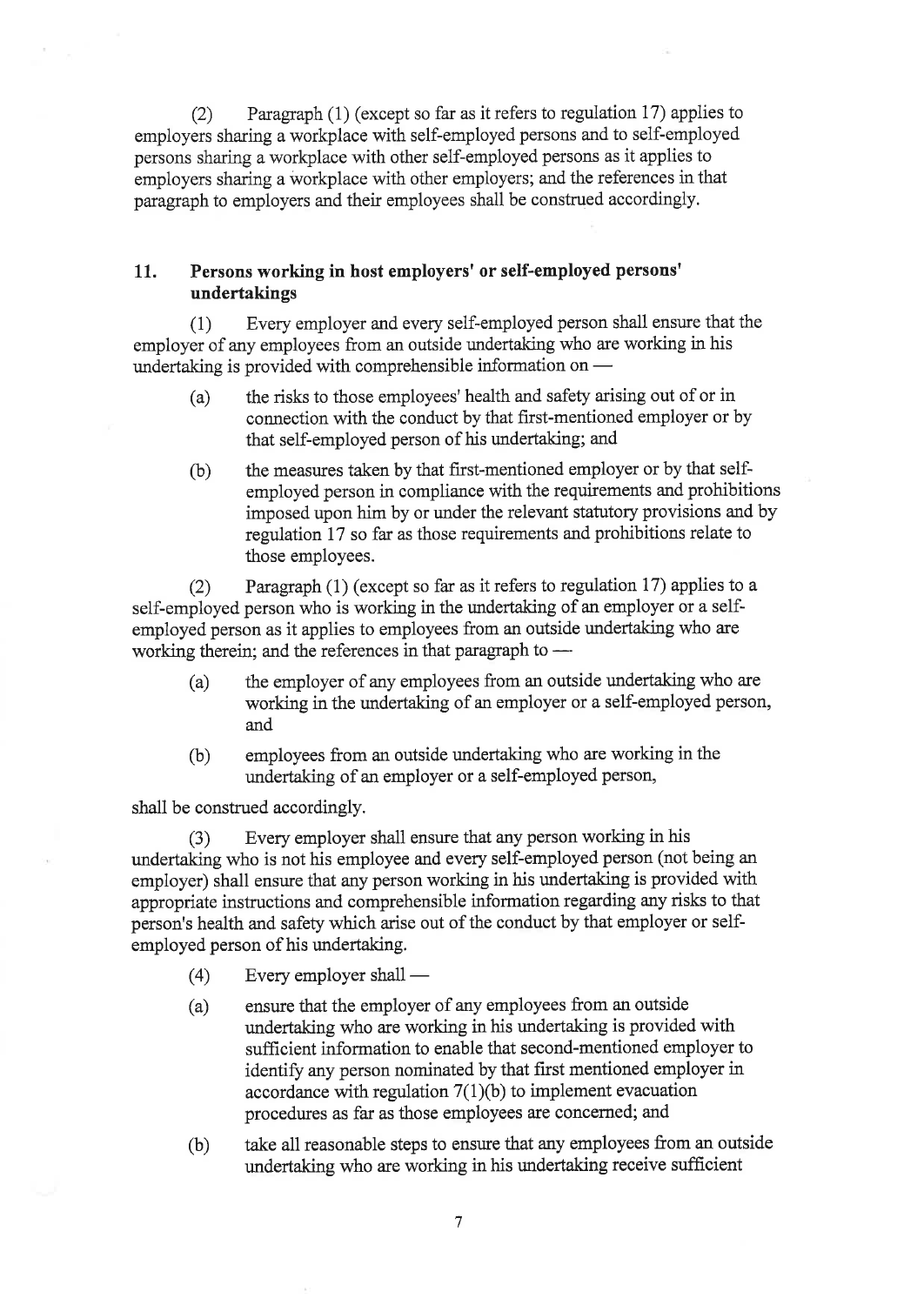information to enable them to identify any person nominated by him in accordance with regulation  $7(1)(b)$  to implement evacuation procedures as far as they are concerned.

(5) Paragraph (4) applies to a self-employed person who is working in an employer's undertaking as it applies to employees from an outside undertaking who are working therein; and the references in that paragraph to –

- (a) the employer of any employees from an outside undertaking who are working in an employer's undertaking, and
- (b) employees from an outside undertaking who are working in an employer's undertaking,

shall be construed accordingly.

# 12. Capabilities and training

(1) Every employer shall, in entrusting tasks to his employees, take into account their capabilities as regards health and safety.

(2) Every employer shall ensure that his employees are provided with adequate health and safety training (taking into account the degree of risk) –

- (a) on their being recruited into the employer's undertaking; and
- (b) on their being exposed to new or increased risks because of -
	- (i) their being transferred or given a change of responsibilities within the employer's undertaking,
	- (ii) the introduction of new work equipment into or a change respecting work equipment already in use within the employer's undertaking,
	- (iii) the introduction of new technology into the employer's undertaking, or
	- $(iv)$  the introduction of a new system of work into or a change respecting a system of work already in use within the employer's undertaking.
- (3) The training referred to in paragraph (2) shall -
- (a) be repeated periodically where appropriate;
- (b) be adapted to take account of any new or changed risks to the health and safety of the employees concerned; and
- (c) take place during working hours.

# 13. Employees'duties

(1) Every employee shall use any machinery, equipment, dangerous substance, transport equipment, means of production or safety device provided to him by his employer in accordance both with any training in the use of the equipment concerned which has been received by him and the instructions respecting that use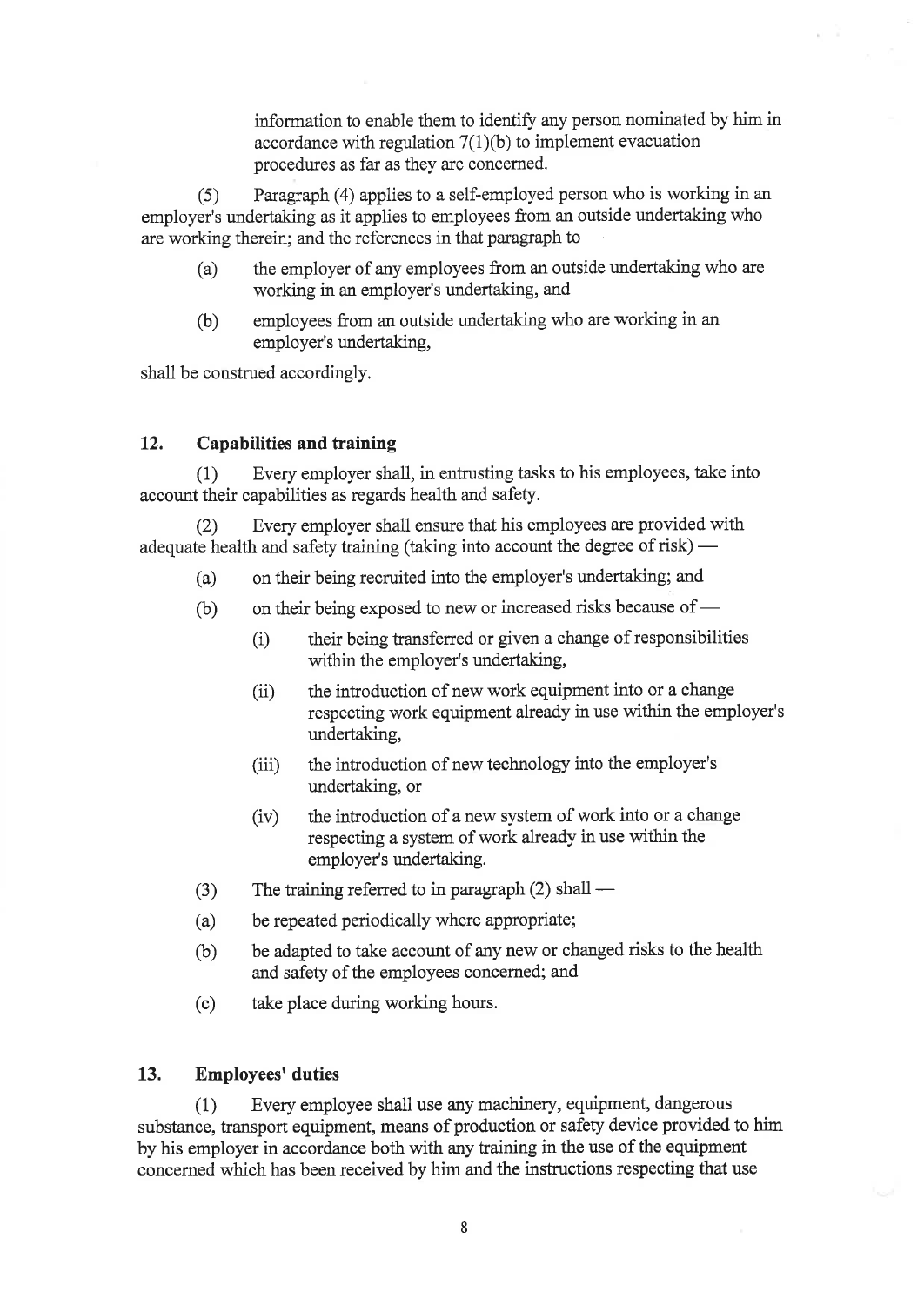which have been provided to him by the said employer in compliance with the requirements and prohibitions imposed upon that employer by or under the relevant statutory provisions,

(2) Every employee shall inform his employer or any other employee of that employer with specific responsibility for the health and safety of his fellow employees -

- (a) of any work situation which a person with the first-mentioned employee's training and instruction would reasonably consider represented a serious and immediate danger to health and safety; and
- (b) of any matter which a person with the first-mentioned employee's training and instruction would reasonably consider represented a shortcoming in the employer's protection arrangements for health and safety,

in so far as that situation or matter either affects the health and safety of that first mentioned employee or arises out of or in connection with his own activities at work, and has not previously been reported to his employer or to any other employee of that employer in accordance with this paragraph.

# 14. Temporary workers

(1) Every employer shall provide any person whom he has employed under a fixed-term contract of employment with comprehensible information on  $-$ 

- (a) any special occupational qualifrcations or skills required to be held by that employee if he is to carry out his work safely; and
- (b) any health surveillance required to be provided to that employee by or under any of the relevant statutory provisions,

and shall provide the said information before the employee concerned commences his duties.

Ø Every employer and every self-employed person shall provide any person employed in an employment business who is to carry out work in his undertaking with comprehensible information on -

- (a) any special occupational qualifications or skills required to be held by that employee if he is to carry out his work safely; and
- (b) health surveillance required to be provided to that employee by or under any of the relevant statutory provisions.

(3) Every employer and every self-employed person shall ensure that every person carrying on an employment business whose employees are to carry out work in his undertaking is provided with comprehensible information on –

- (a) any special occupational qualifications or skills required to be held by those employees if they are to carry out their work safely; and
- (b) the specific features of the jobs to be filled by those employees (in so far as those features are likely to affect their health and safety);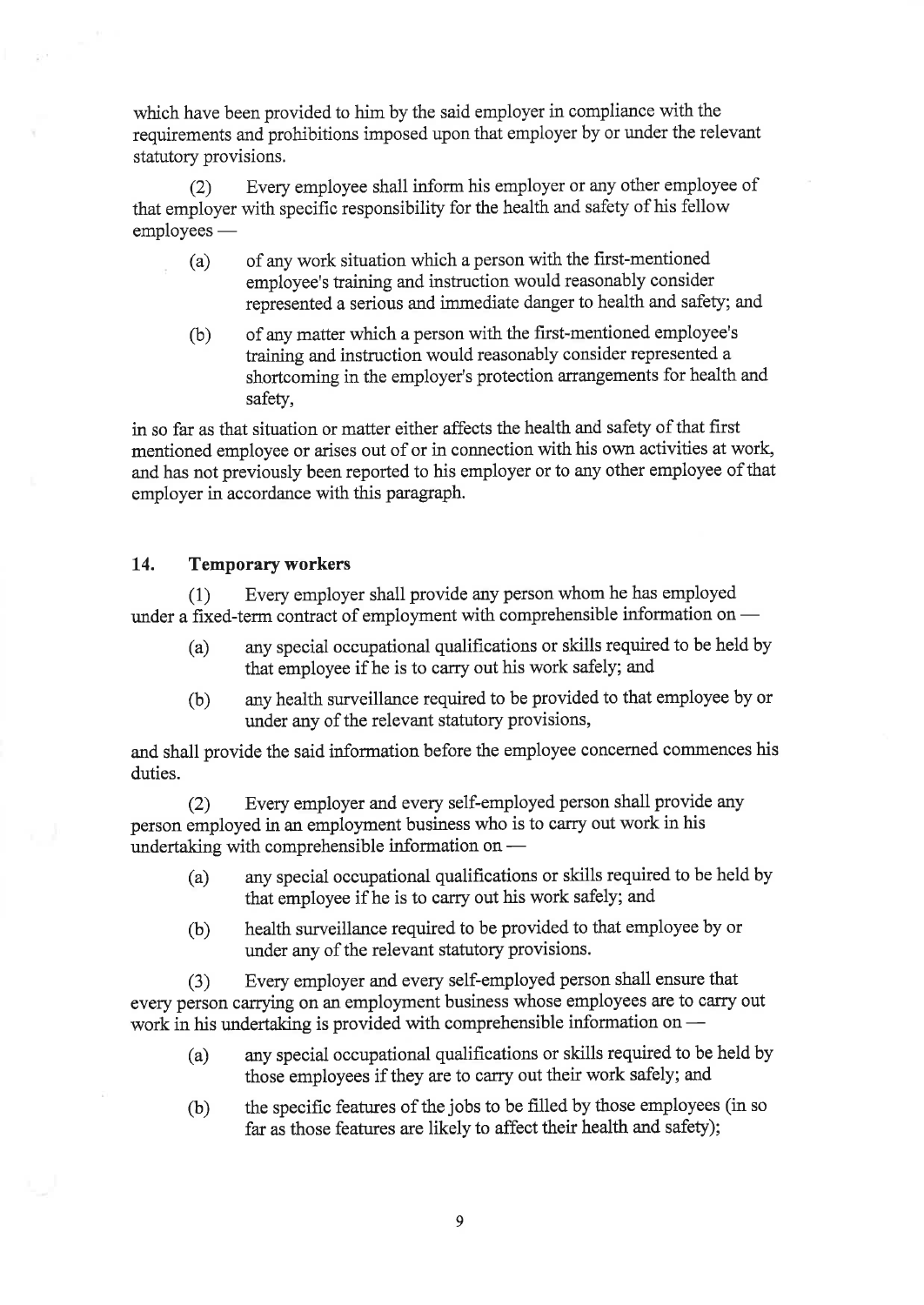and the person carrying on the employment business concerned shall ensure that the information so provided is given to the said employees.

# 15. Risk assessment in respect of new or expectant mothers

- (1) Where -
- (a) the persons working in an undertaking include women of child-bearing age; and
- (b) the work is of a kind which could involve risk, by reason of her condition, to the health and safety of a new or expectant mother, or to that of her baby,

the assessment shall also include an assessment of such risk.

(2) Where, in the case of an individual employee, the taking of any other action the employer is required to take under the relevant statutory provisions would not avoid the risk referred to in paragraph (1), the employer shall implement such measures in respect of that individual as it is reasonable to do so to avoid such risks.

In relation to risk from any infectious or contagious disease, references in paragraphs (1) and (2) to risk are to a level of risk at work which is in addition to the level to which a new or expectant mother may be expected to be exposed outside the workplace.

- (4) Nothing in paragraph (2) requires the employer -
- (a) to take any action in relation to an employee until she has notified the employer in writing that she is pregnant, has given birth within the previous 6 months, or is breastfeeding; or
- (b) to maintain action taken in relation to an employee where -
	- (i) she has notified the employer that she is pregnant, but has failed, within a reasonable time of being requested to do so in writing by him, to produce for his inspection a certificate from a registered medical practitioner or a registered midwife showing that she is pregnant;
	- (ii) he knows that she is no longer a new or expectant mother; or
	- (c) he cannot establish whether she remains a new or expectant mother.

### 16. Protection of children and young persons

(1) Every employer shall ensure that children and young persons employed by him are protected at work from any risks to their health or safety which are a consequence of their lack of experience, or absence of awareness of existing or potential risks or the fact that young persons have not yet fully matured.

(2) Subject to paragraph (3), no employer shall employ child or a young person for work -

(a) which is beyond his physical or psychological capacity;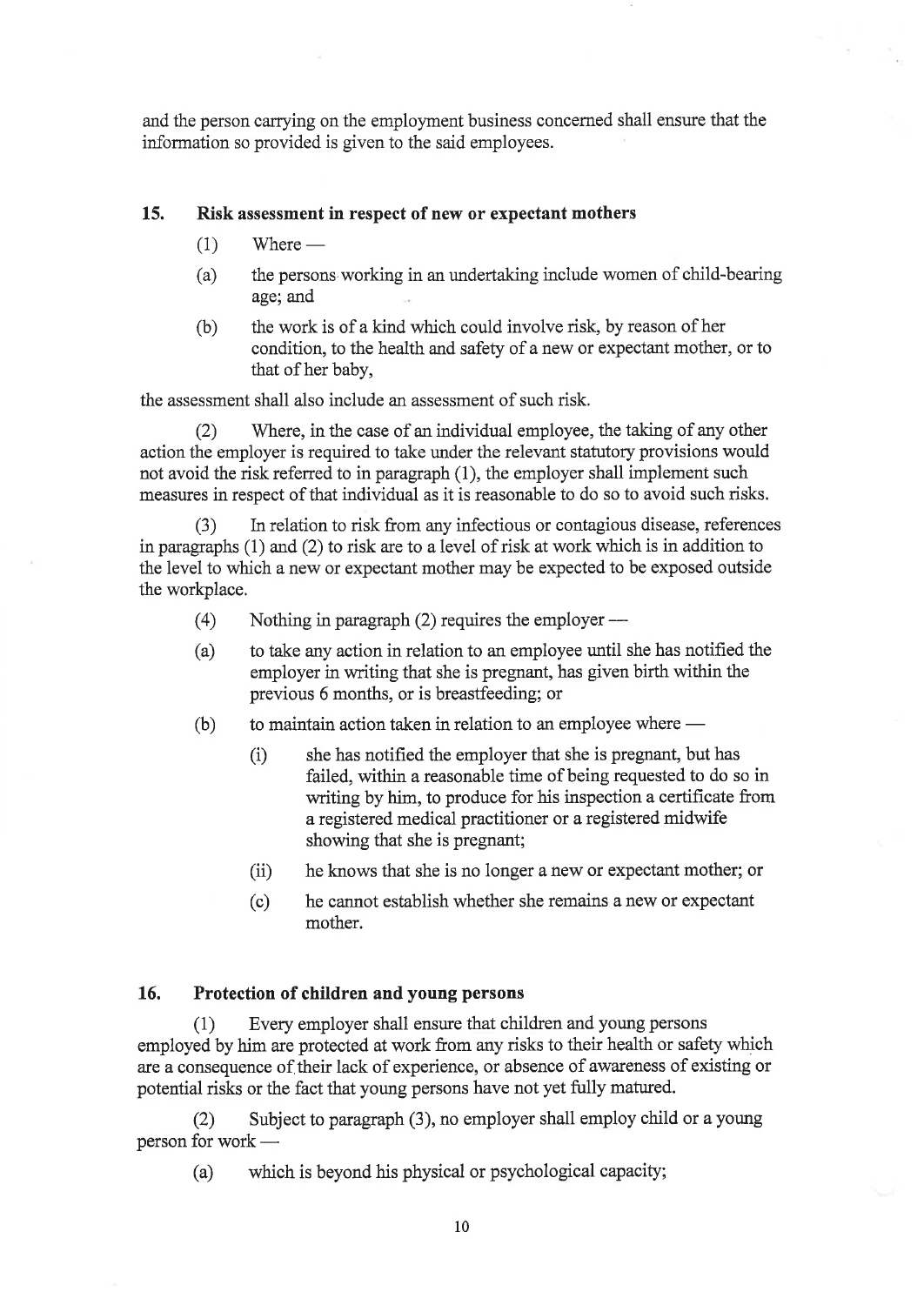- (b) involving harmful exposure to agents which are toxic or carcinogenic, cause heritable genetic damage or harm to the unborn child or which in any other way chronically affect human health;
- (c) involving harmful exposure to radiation;
- (d) involving the risk of accidents which it may reasonably be assumed cannot be recognised or avoided by children or young persons, as the case may be, owing to their insufficient attention to safety or lack of experience or training; or
- (e) in which there is a risk to health from -
	- (i) extreme cold or heat;
	- (ii) noise; or
	- (iii) vibration,

and in determining whether work will involve harm or risks for the purposes of this paragraph, regard shall be had to the results of the assessment.

Nothing in paragraph (2) prevents the employment of a young person (3) for work -

- where it is necessary for his training; (a)
- where he will be supervised by a competent person; and (b)
- where any risk will be reduced to the lowest level that is reasonably practicable. (c)
- This regulation are without prejudice to (4)
- the other provisions of these Regulations; and (a)
- any prohibition or restriction, arising otherwise than by this regulation, on the employment of any person. (b)

# 17. Fire precautions in the workplace

(1) Every employer shall ensure that the requirements of the Schedule are complied with in respect of every workplace, other than an excepted workplace, which is to any extent under his control.

(2) Every person other than the employer referred to in paragraph (1), who has, to any extent, control of a workplace, other than an excepted workplace, shall ensure that, so far as relates to matters within his control, the workplace complies with any applicable requirement of the Schedule.

(3) Where a person has, by virtue of any contract or tenancy, an obligation of any extent in relation to –

- (a) the maintenance or repair of any workplace; or
- (b) the safety of any workplace,

that person shall be treated, for the purposes of paragraph $(2)$ , as being a person who has control of the workplace to the extent that his obligation so extends.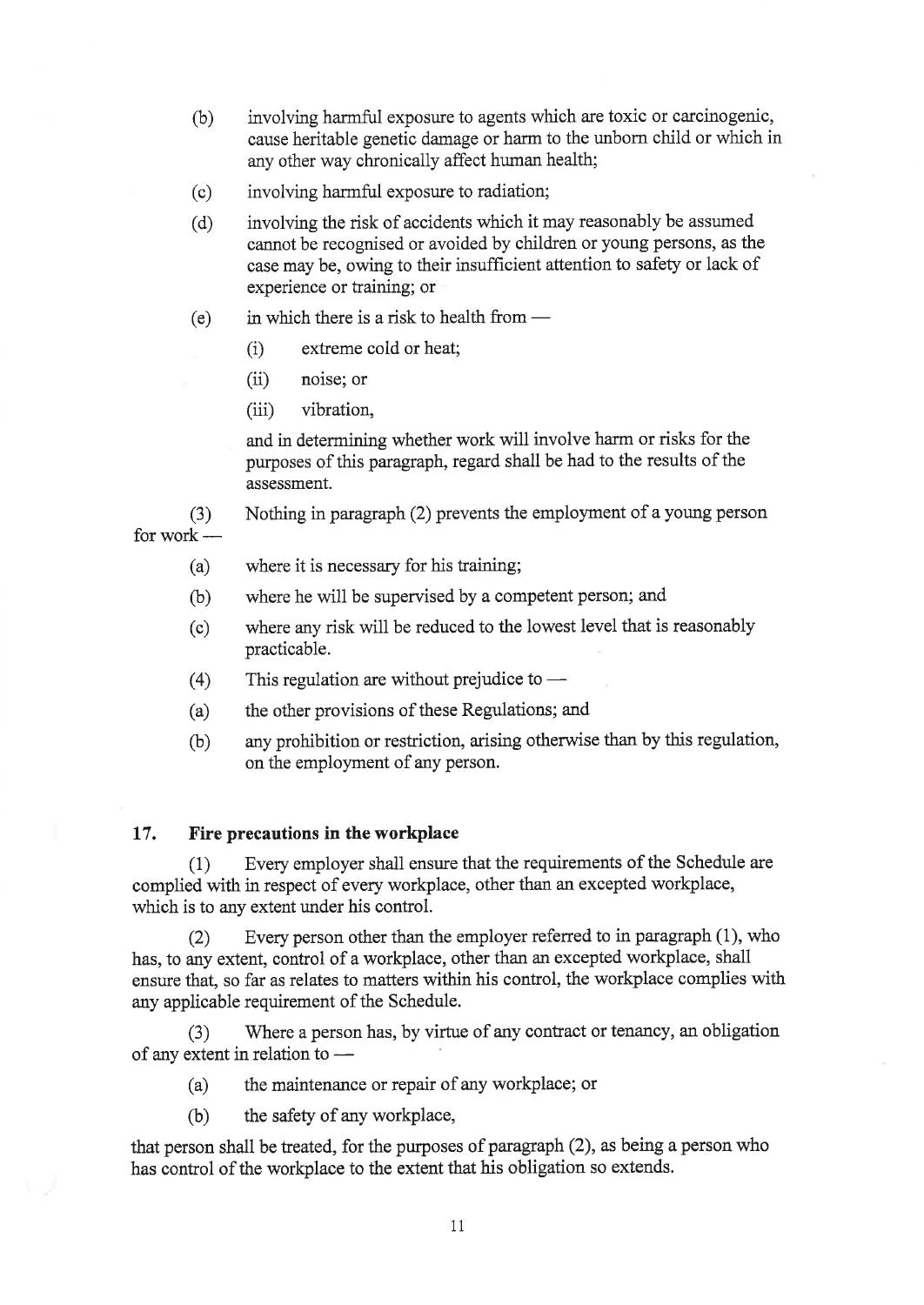(4) Any reference in this regulation to a person having control of any workplace is a reference to a person having control of the workplace in connection with the carrying on by him of a trade, business or other undertaking (whether for profit or not).

(5) The requirements of this regulation shali not have effect to the extent that they would prevent -

(a) any member of the armed forces of the Crown or of any visiting force;

(b) any constable; or

(c) any member of any emergency service,

from carrying out their duties.

(6) Without prejudice to paragraph (5), paragraph  $2(2)(f)$  of the Schedule does not apply to any institution (within the meaning of the Custody Act 1995<sup>5</sup>) or any part of any other premises used for keeping persons in lawfui custody or detention.

(7) Where paragraph (5) or (6) applies, the safety of persons in case of fire shall nevertheless be ensured so far as is reasonably practicable.

# 18. Exclusion of civil liability

 $(1)$  Breach of a duty imposed by these Regulations does not confer a right of action in any civil proceedings.

Ø Paragraph (1) does not apply to any duty imposed by these Regulations on an employer -

(a) to the extent that it relates to risk referred to in regulation  $15(1)$  to an employee; or

(b) which is contained in regulation 16.

 $5$  1995 c.1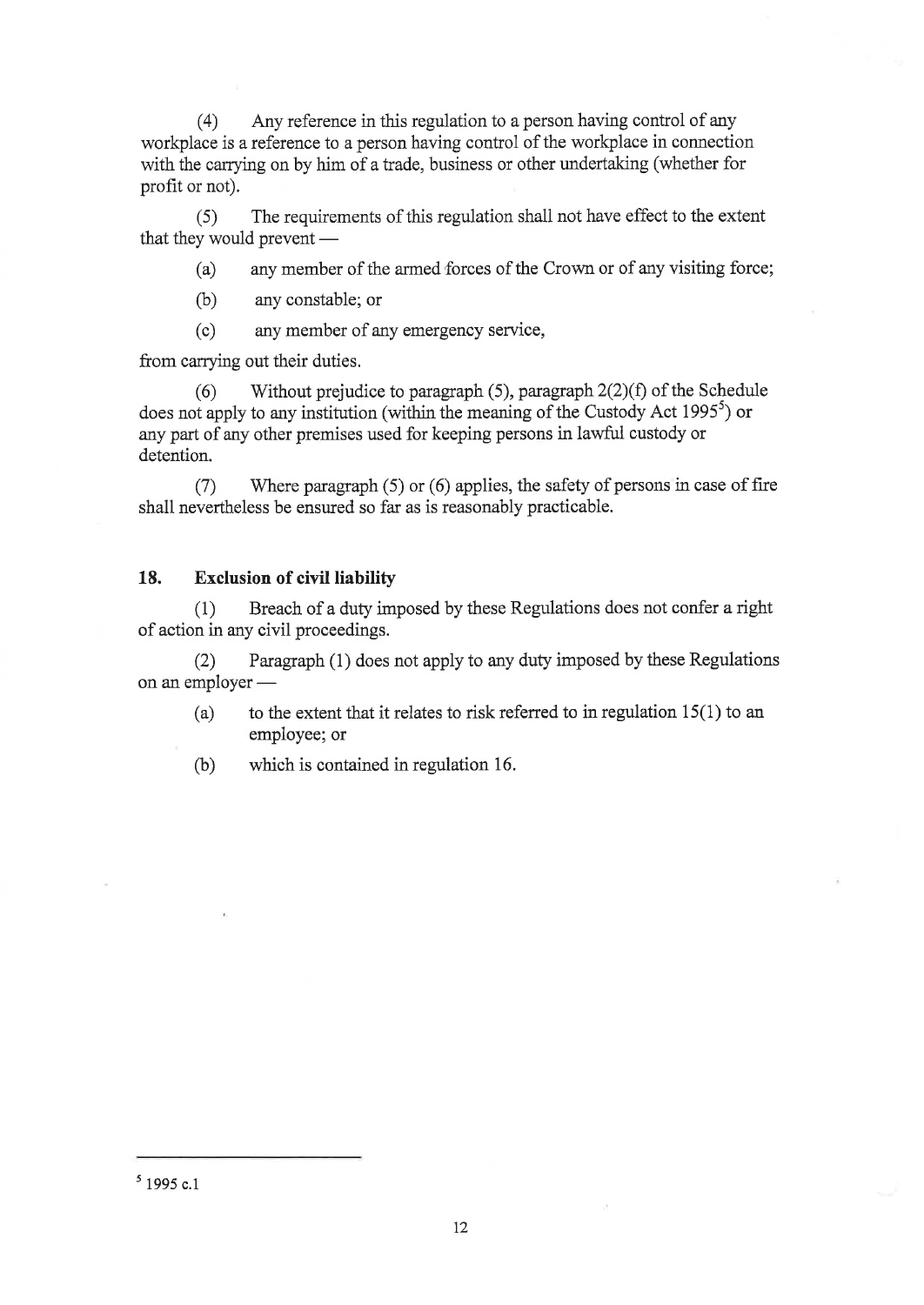#### Regulation 17.

#### **SCHEDULE**

#### FIRE PRECAUTIONS IN THE WORKPLACE

#### Fire-fighting and fire detection

1. (1) Where necessary (whether due to the features of a workplace, the activity carried on there, any hazard present there or any other relevant circumstances) in order to safeguard the safety of employees in case of fire –

- (a) a workplace shall, to the extent that is appropriate, be equipped with appropriate firefighting equipment and with fire detectors and alarms; and
- (b) any non-automatic fire-fighting equipment so provided shall be easily accessible, simple to use and indicated by signs,

and, for the purposes of (a) above, what is appropriate is to be determined having regard to the dimensions and use of the buildings at the workplace, the equipment they contain, the physical and chemical properties of the substances likely to be present and the maximum number of people that may be present at any one time.

(2) An employer shall, where necessary in order to safeguard the safety of his employees in case of fire  $-$ 

- (a) take measures for fire-fighting in the workplace, adapted to the nature of the activities carried on there and the size of his undertaking and of the workplace concemed and taking into account persons other than his employees who may be present;
- (b) nominate employees to implement those measures and ensure that the number of such employees, their training and the equipment available to them are adequate, taking into account the size of, and the specific hazards involved in, the workplace concemed; and
- (c) arrange any necessary contacts with external emergency services, particularly as regards rescue work and fire-fighting.

#### Emergency routes and exits

2. (1) Where necessary in order to safeguard the safety of employees in case of fire, routes to emergency exits from a workplace and the exits themselves shall be kept clear at all times.

(2) The following requirements must be complied with in respect of a workplace where necessary (whether due to the features of the workplace, the activity carried on there, any hazard present there or any other relevant circumstances) in order to safeguard the safety of employees in case offire -

- (a) emergency routes and exits shall lead as directly as possible to a place of safety;
- (b) in the event of danger, it must be possible for employees to evacuate the workplace quickly and as safely as possible;
- (c) the number, distribution and dimensions of emergency routes and exits shall be adequate having regard to the use, equipment and dimensions of the workplace and the maximum number of persons that may be present there at any one time;
- (d) emergency doors shall open in the direction of escape;
- (e) sliding or revolving doors shall not be used for exits specifically intended as emergency exits;
- (f) emergency doors shall not be so locked or fastened that they cannot be easily and immediately opened by any person who may require to use them in an emergency;
- (g) emergency routes and exits must be indicated by signs; and
- (h) emergency routes and exits requiring illumination shall be provided with emergency ligbting of adequate intensity in the case of failure of their normal lighting.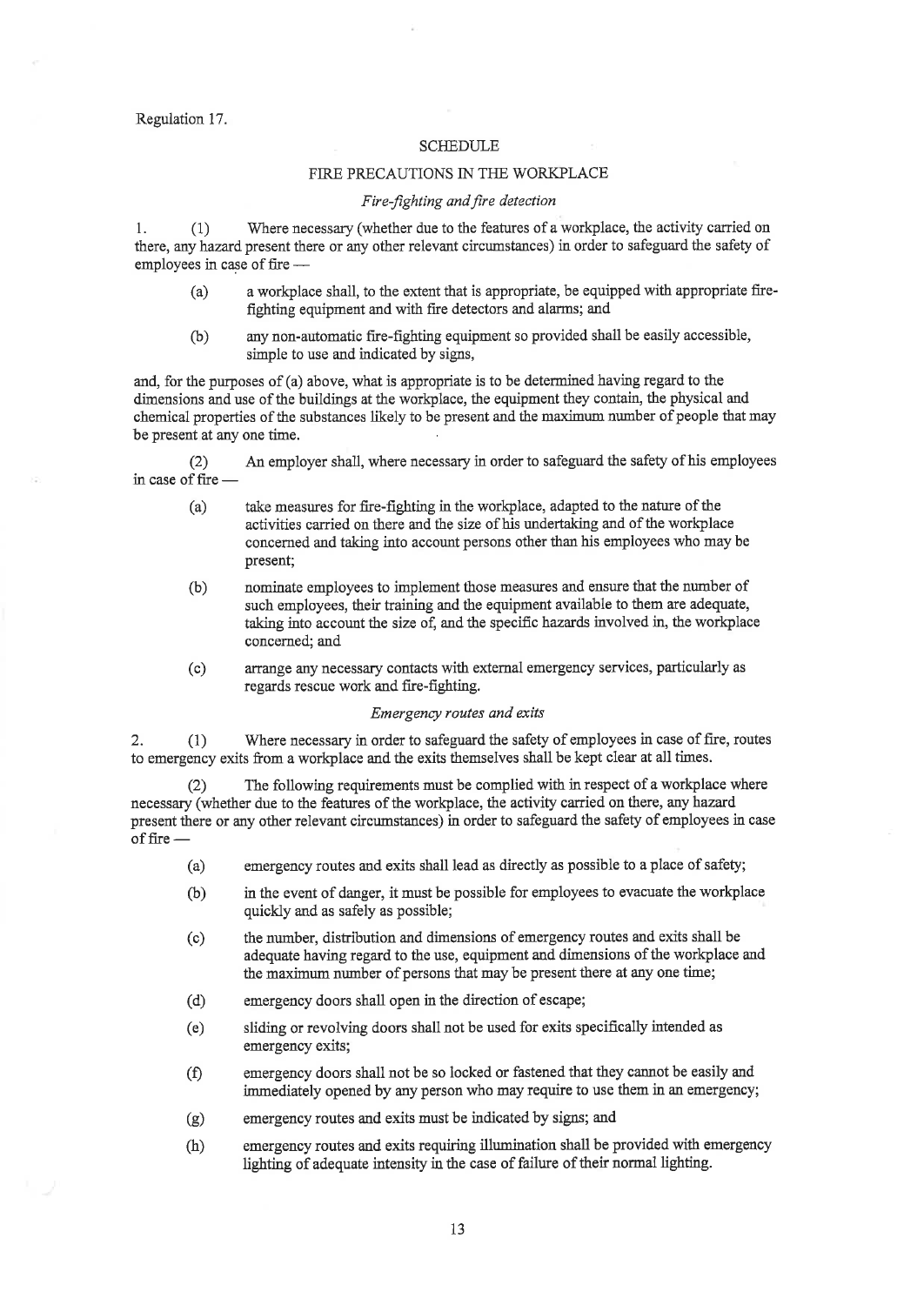#### Maintenance

3. Where necessary in order to safeguard the safety of employees in case of fire, the workplace and any equipment and devices provided in respect of the workplace under this Schedule shall be subject to a suitable system o order and in good repair.

MADE 14<sup>th</sup> December, 2003

Pamelø M. Crowe Minister for Loeal Government and the Environment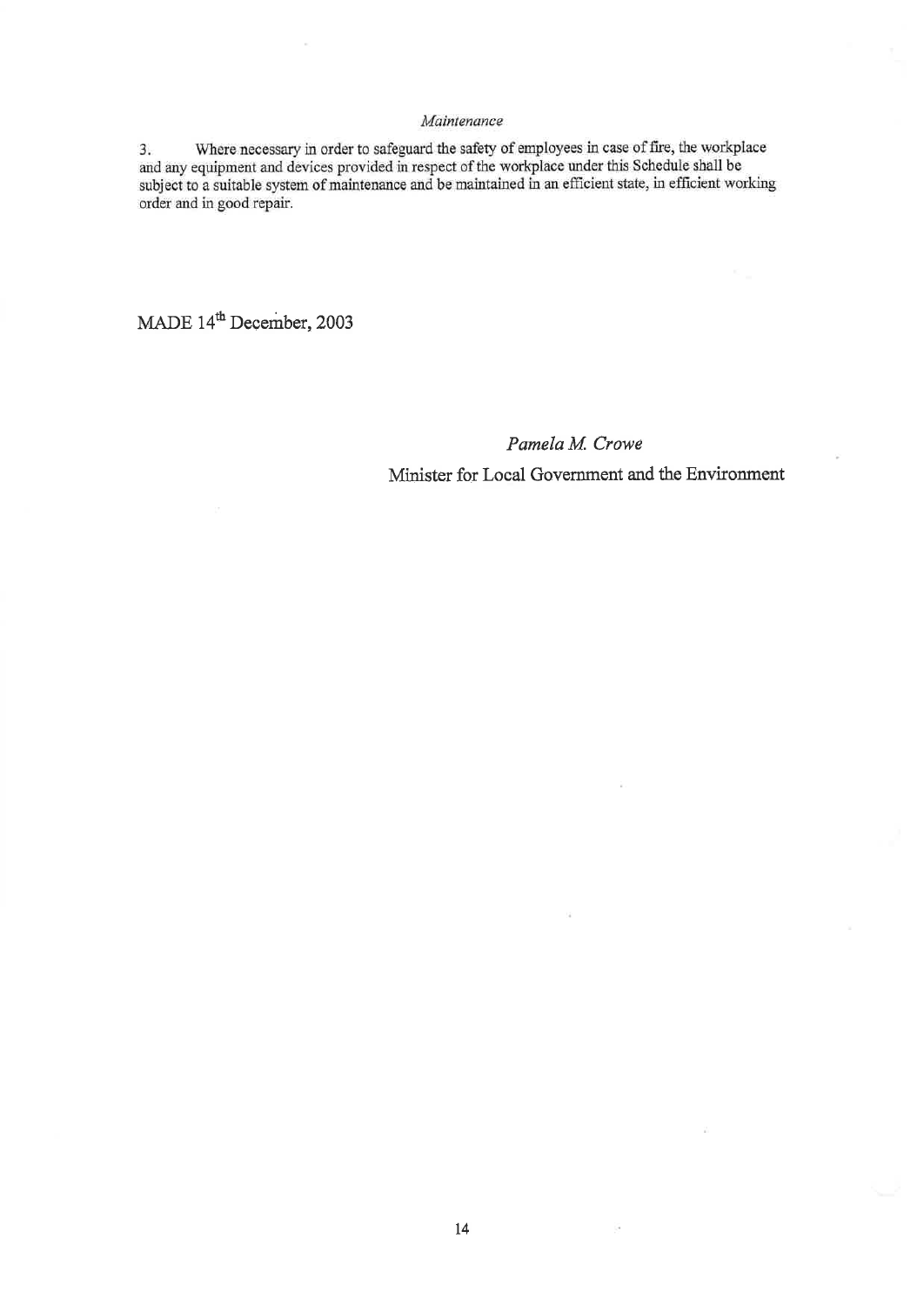# EXPLANATORY NOTE

### (Ihis note is not part of the Regulations.)

These Regulations, made under Part I of the Health and Safety at Work etc. Act 1974 of Parliament, as it has effect in the Isle of Man, impose general obligations on employers and others to ensure health and safety at work. Work on board ships is excluded, and certain exemptions are made for occasional or short-term work in a household or family undertaking (reg.2).

Employers are required -

- (a) to make a proper risk assessment of their undertaking (reg.3),
- (b) to make arrangements for the planning, organisation, etc. of health and safety measures (reg.4),
- (c) to provide employees with appropriate health surveillance (reg.5),
- (d) to appoint competent persons to fulfil his health and safety obligations (reg.6),
- (e) to set up procedures to be followed if serious danger arises and to restrict access to danger areas (reg.7),
- (Ð to arrange for necessary contact with emergency services (reg.8),
- (g) to provide employees with information on health and safety matters (reg.9).
- (h) where 2 or more employers share a workplace, to co-operate in fulfilling their obligations (reg.10),
- (i) to provide workers from outside with information about risks and measures (reg.11), and
- (i) to take account of their employees' capabilities and provide them with adequate health and safety training (reg. 12).

The obligations under regs.3 and 11 also apply to self-employed persons.

Employees are required to comply with any training and instructions they have received, to inform the responsible persons of any dangers or shortcomings (reg.13). Information must be given to temporary workers (reg.14). Special risk assessments must be made in relation to new or expectant mothers (reg.15), and special restrictions are imposed in relation to persons under 18 (reg.16). Provision is made for fire precautions in workplaces (other than construction sites) (reg.17 and Schedule). A contravention of the Regulations does not in general give rise to civil liability (reg.18), but amounts to an offence under section 33 of the Health and Safety at'Work etc. Act 1974, carrying an unlimited fhe (on conviction on information) or <sup>a</sup> maximum fine of  $£20,000$  (on summary conviction).